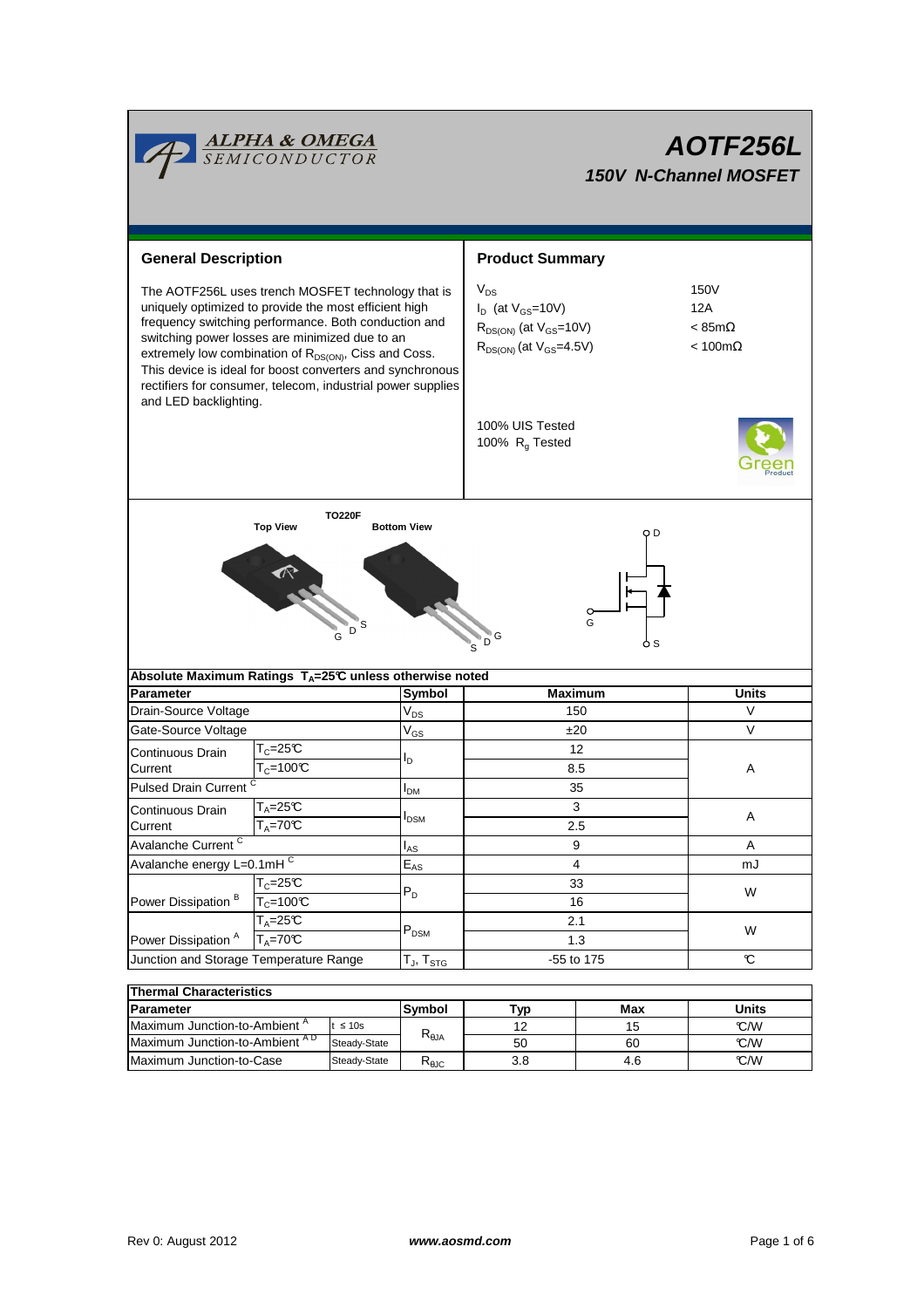

#### **Electrical Characteristics (TJ=25°C unless otherwise noted)**

| <b>Symbol</b>                              | Parameter                             | <b>Conditions</b>                                                                          |                          | Min | <b>Typ</b>     | <b>Max</b> | <b>Units</b> |
|--------------------------------------------|---------------------------------------|--------------------------------------------------------------------------------------------|--------------------------|-----|----------------|------------|--------------|
| <b>STATIC PARAMETERS</b>                   |                                       |                                                                                            |                          |     |                |            |              |
| <b>BV<sub>DSS</sub></b>                    | Drain-Source Breakdown Voltage        | $I_D = 250 \mu A$ , $V_{GS} = 0V$                                                          |                          | 150 |                |            | $\vee$       |
| $I_{DSS}$                                  | Zero Gate Voltage Drain Current       | $V_{DS}$ =150V, $V_{GS}$ =0V                                                               |                          |     |                | 1          | μA           |
|                                            |                                       |                                                                                            | $T_{\rm J}$ =55 $C$      |     |                | 5          |              |
| I <sub>GSS</sub>                           | Gate-Body leakage current             | V <sub>DS</sub> =0V, V <sub>GS</sub> =±20V                                                 |                          |     |                | ±100       | nA           |
| $\mathsf{V}_{\mathsf{GS}(\underline{th})}$ | Gate Threshold Voltage                | $V_{DS} = V_{GS}$ , $I_D = 250 \mu A$                                                      |                          | 1.8 | 2.25           | 2.8        | $\vee$       |
| $I_{D(ON)}$                                | On state drain current                | $V_{GS}$ =10V, $V_{DS}$ =5V                                                                |                          | 35  |                |            | A            |
| $R_{DS(ON)}$                               | Static Drain-Source On-Resistance     | $V_{GS}$ =10V, $I_{D}$ =10A                                                                |                          |     | 70             | 85         | $m\Omega$    |
|                                            |                                       |                                                                                            | $T_{\parallel} = 125$ °C |     | 139            | 170        |              |
|                                            |                                       | $\overline{V_{GS}}$ =4.5V, I <sub>D</sub> =8A                                              |                          |     | 78             | 100        | $m\Omega$    |
| $g_{FS}$                                   | <b>Forward Transconductance</b>       | V <sub>DS</sub> =5V, I <sub>D</sub> =10A                                                   |                          |     | 35             |            | S            |
| $V_{SD}$                                   | Diode Forward Voltage                 | $Is=1A, VGS=0V$                                                                            |                          |     | 0.72           | 1          | V            |
| Is                                         | Maximum Body-Diode Continuous Current |                                                                                            |                          |     |                | 12         | A            |
|                                            | <b>DYNAMIC PARAMETERS</b>             |                                                                                            |                          |     |                |            |              |
| $C_{\text{iss}}$                           | Input Capacitance                     | $V_{GS}$ =0V, $V_{DS}$ =75V, f=1MHz                                                        |                          |     | 1165           |            | pF           |
| $C_{\rm oss}$                              | <b>Output Capacitance</b>             |                                                                                            |                          |     | 61.5           |            | pF           |
| $C_{\rm rss}$                              | Reverse Transfer Capacitance          |                                                                                            |                          |     | 2.5            |            | pF           |
| $R_{q}$                                    | Gate resistance                       | $V_{GS}$ =0V, $V_{DS}$ =0V, f=1MHz                                                         |                          | 1.1 | 2.2            | 3.3        | Ω            |
| <b>SWITCHING PARAMETERS</b>                |                                       |                                                                                            |                          |     |                |            |              |
| $Q_q(10V)$                                 | Total Gate Charge                     | $V_{GS}$ =10V, $V_{DS}$ =75V, $I_{D}$ =10A                                                 |                          |     | 15.5           | 22         | nC           |
| $Q_g(4.5V)$                                | <b>Total Gate Charge</b>              |                                                                                            |                          |     | $\overline{7}$ | 10         | nC           |
| $\mathsf{Q}_{\mathsf{gs}}$                 | Gate Source Charge                    |                                                                                            |                          |     | 4              |            | nC           |
| $\mathbf{Q}_{\text{gd}}$                   | Gate Drain Charge                     |                                                                                            |                          |     | 1.2            |            | nC           |
| $t_{D(on)}$                                | Turn-On DelayTime                     | $V_{GS}$ =10V, $V_{DS}$ =75V, R <sub>L</sub> =7.5 $\Omega$ ,<br>$R_{\text{GEN}} = 3\Omega$ |                          |     | 6.5            |            | ns           |
| $t_r$                                      | Turn-On Rise Time                     |                                                                                            |                          |     | 5              |            | ns           |
| $t_{D(off)}$                               | Turn-Off DelayTime                    |                                                                                            |                          |     | 23             |            | ns           |
| $t_f$                                      | <b>Turn-Off Fall Time</b>             |                                                                                            |                          |     | 2.5            |            | ns           |
| $\mathfrak{t}_{\text{rr}}$                 | Body Diode Reverse Recovery Time      | $I_F = 10A$ , dl/dt=500A/ $\mu$ s                                                          |                          |     | 37             |            | ns           |
| $Q_{rr}$                                   | Body Diode Reverse Recovery Charge    | $I_F$ =10A, dl/dt=500A/us                                                                  |                          |     | 265            |            | nC           |

A. The value of R<sub>BJA</sub> is measured with the device mounted on 1in<sup>2</sup> FR-4 board with 2oz. Copper, in a still air environment with T<sub>A</sub> =25°C. The Power dissipation P<sub>DSM</sub> is based on R <sub>θJA</sub> and the maximum allowed junction temperature of 150°C. The value in any given application depends on the user's specific board design, and the maximum temperature of 175°C may be used if the PCB allows it.

B. The power dissipation P<sub>D</sub> is based on T<sub>J(MAX)</sub>=175°C, using junction-to-case thermal resistance, and is more useful in setting the upper<br>dissipation limit for cases where additional heatsinking is used.

C. Repetitive rating, pulse width limited by junction temperature T<sub>J(MAX)</sub>=175°C. Ratings are based on low frequency and duty cycles to keep initial  $T_1 = 25^\circ$  C.

D. The  $R_{AIA}$  is the sum of the thermal impedance from junction to case  $R_{AIC}$  and case to ambient.

E. The static characteristics in Figures 1 to 6 are obtained using <300µs pulses, duty cycle 0.5% max.

F. These curves are based on the junction-to-case thermal impedance which is measured with the device mounted to a large heatsink, assuming a maximum junction temperature of  $T_{J(MAX)}$ =175° C. The SOA curve provides a single pulse rating.

G. The maximum current rating is package limited.

H. These tests are performed with the device mounted on 1 in<sup>2</sup> FR-4 board with 2oz. Copper, in a still air environment with T<sub>A</sub>=25°C.

THIS PRODUCT HAS BEEN DESIGNED AND QUALIFIED FOR THE CONSUMER MARKET. APPLICATIONS OR USES AS CRITICAL COMPONENTS IN LIFE SUPPORT DEVICES OR SYSTEMS ARE NOT AUTHORIZED. AOS DOES NOT ASSUME ANY LIABILITY ARISING OUT OF SUCH APPLICATIONS OR USES OF ITS PRODUCTS. AOS RESERVES THE RIGHT TO IMPROVE PRODUCT DESIGN, FUNCTIONS AND RELIABILITY WITHOUT NOTICE.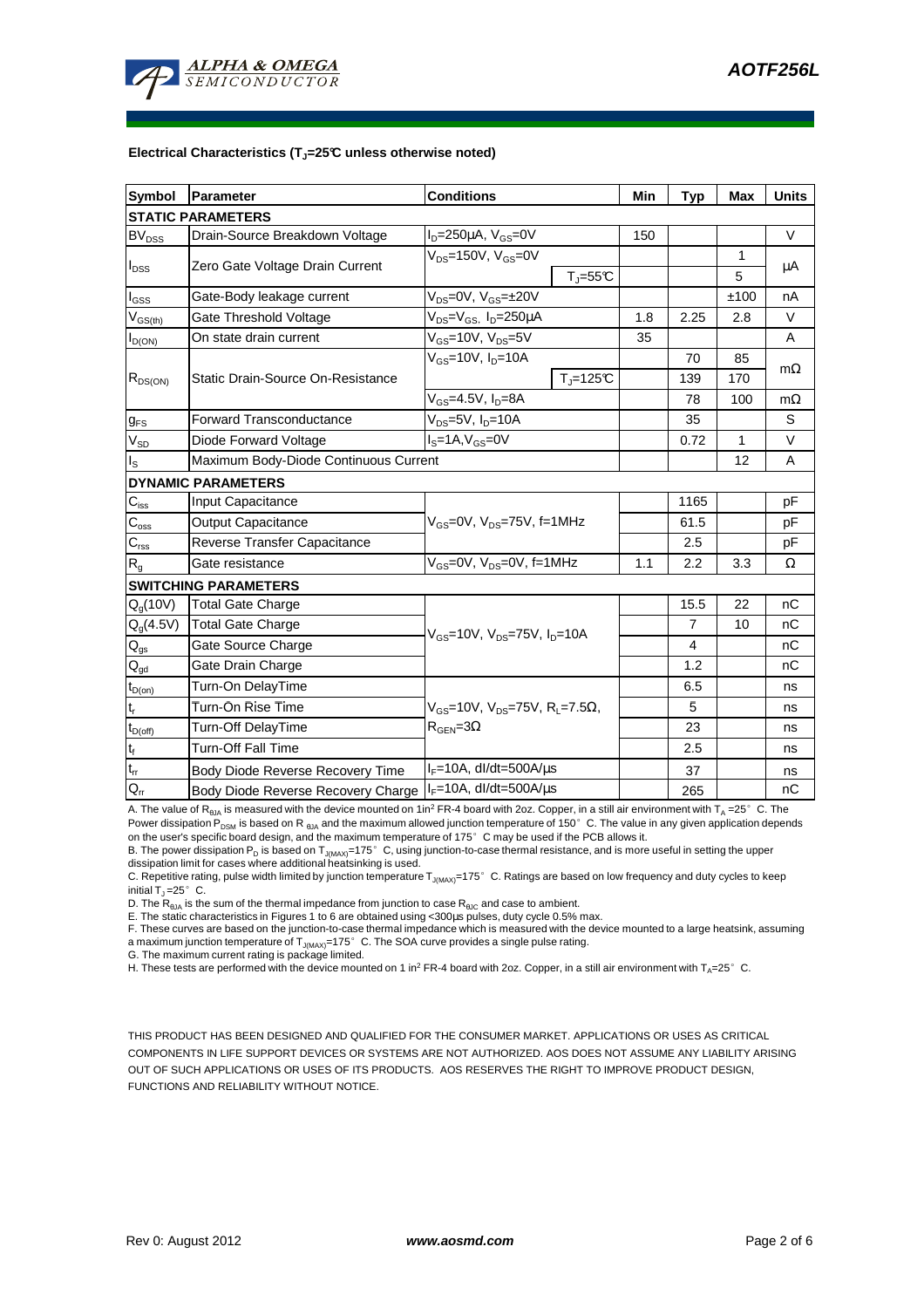

# **TYPICAL ELECTRICAL AND THERMAL CHARACTERISTICS**

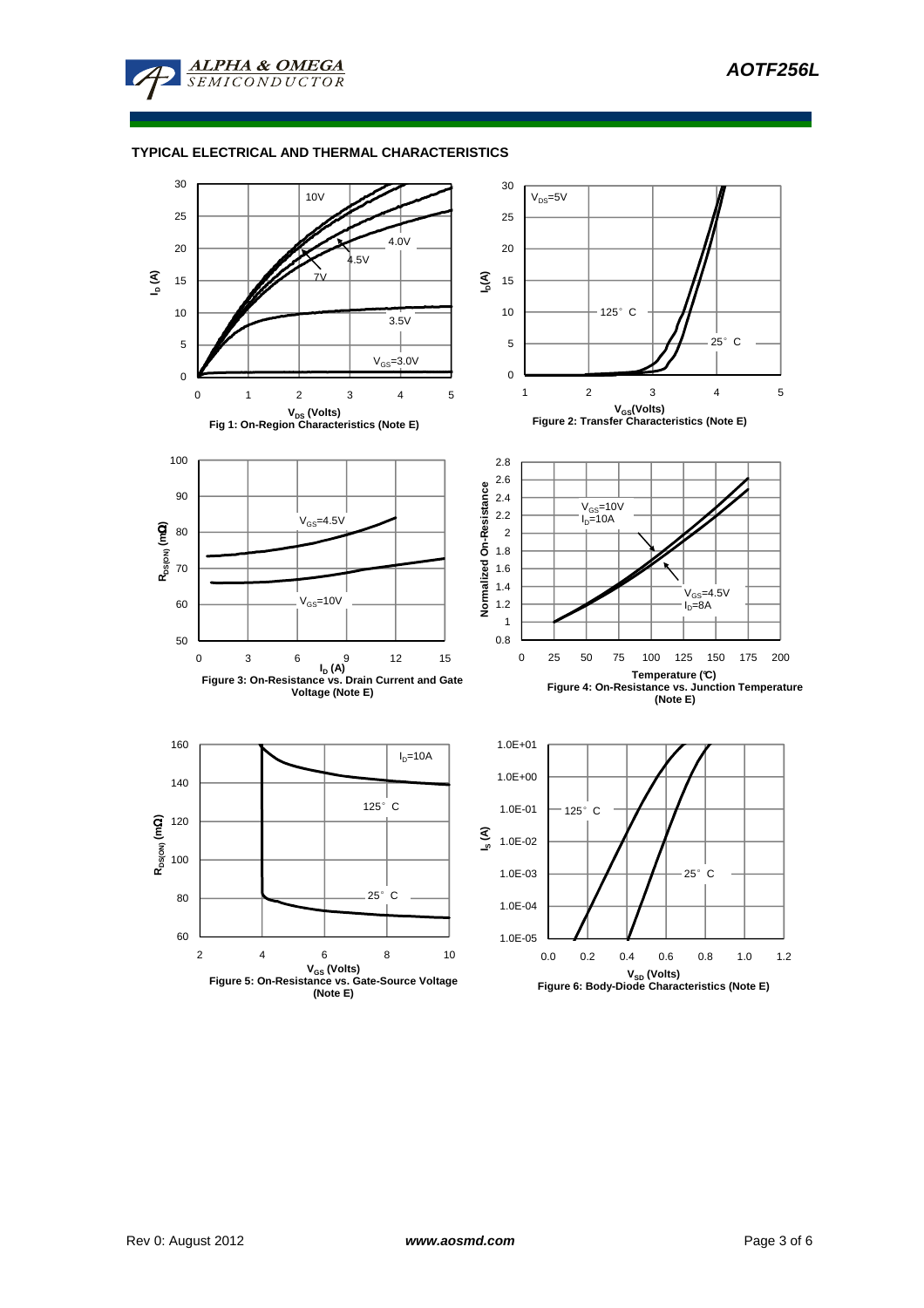

# **TYPICAL ELECTRICAL AND THERMAL CHARACTERISTICS**

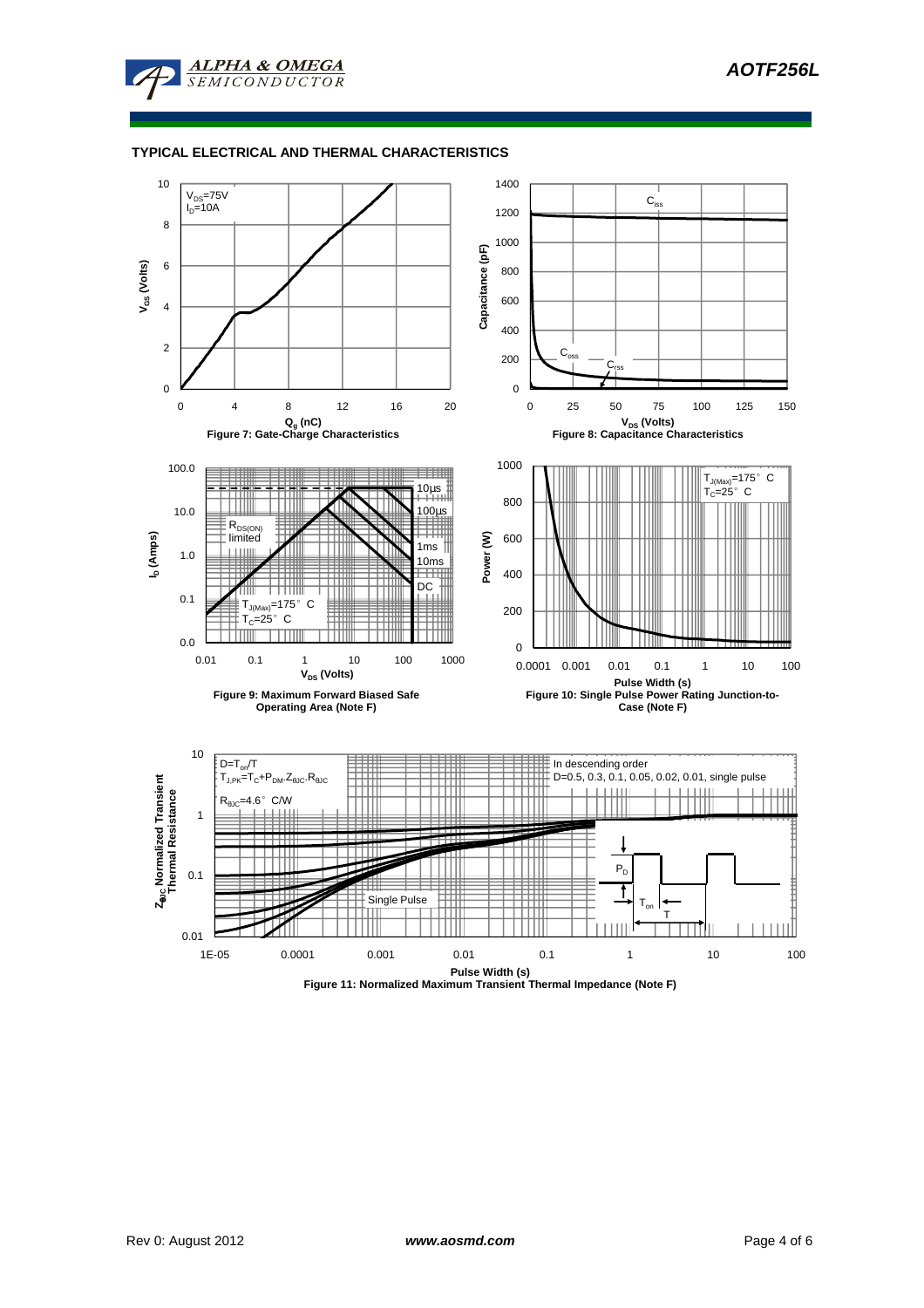

# **TYPICAL ELECTRICAL AND THERMAL CHARACTERISTICS**



**Figure 16: Normalized Maximum Transient Thermal Impedance (Note H)**